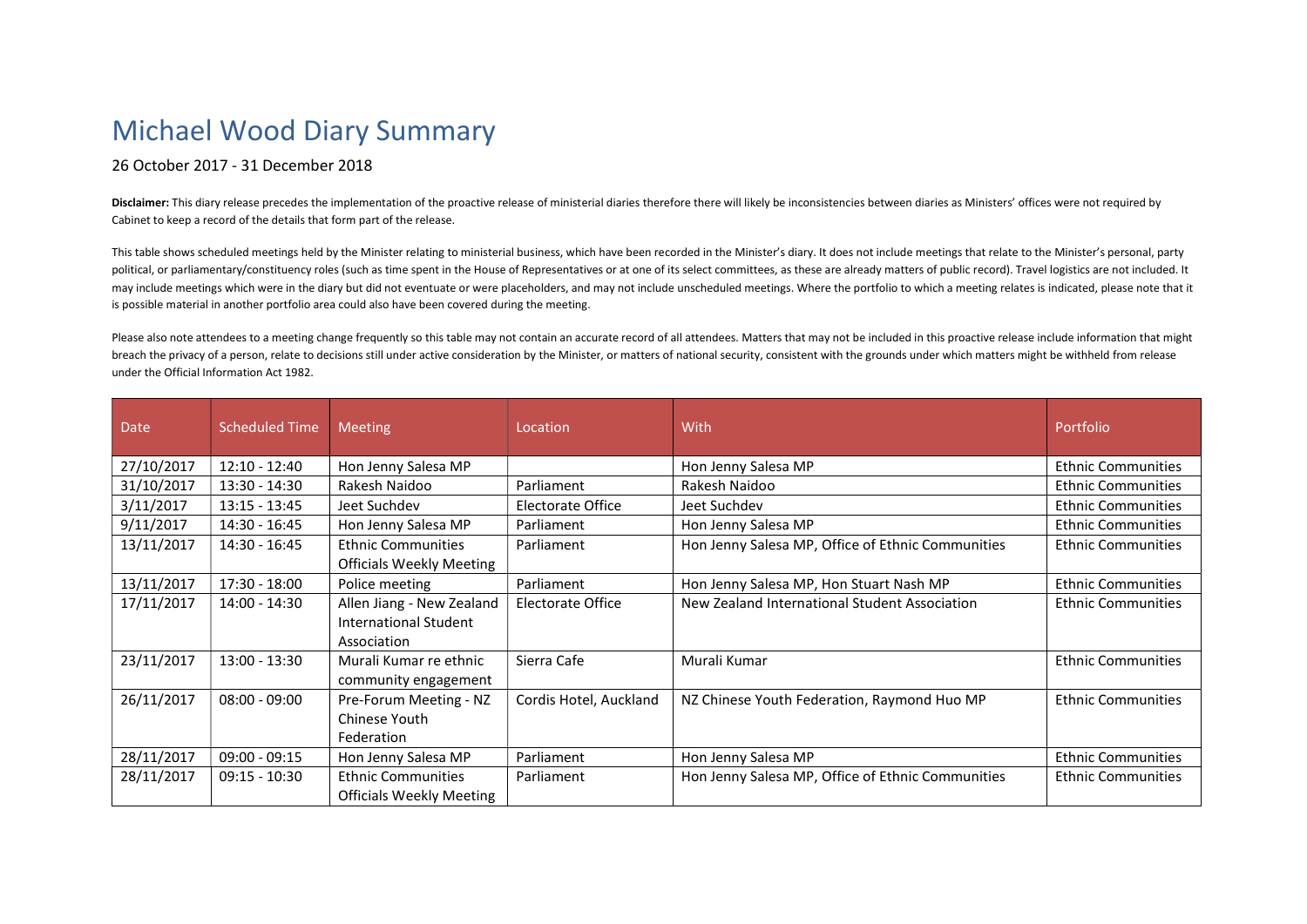| 30/11/2017 | 12:45 - 13:00   | Youth Forum programme<br>and VIP briefing                    | Parliament                                     | GJ Thompson, Le Roy Taylor                                                                                              | <b>Ethnic Communities</b> |
|------------|-----------------|--------------------------------------------------------------|------------------------------------------------|-------------------------------------------------------------------------------------------------------------------------|---------------------------|
| 6/12/2017  | $16:00 - 16:30$ | Federation of Islamic<br>Associations of NZ                  | Parliament                                     | Hon Jenny Salesa MP, Federation of Islamic Associations<br>of New Zealand                                               | <b>Ethnic Communities</b> |
| 8/12/2017  | 14:30 - 15:45   | Stakeholder meeting<br>with the NZ Indian<br>Association     | 99 Albert Street - DIA /<br><b>AA Building</b> | Hon Jenny Salesa MP, Office of Ethnic Communities, NZ<br><b>Indian Association</b>                                      | <b>Ethnic Communities</b> |
| 11/12/2017 | $16:30 - 16:45$ | Hon Jenny Salesa MP                                          | Parliament                                     | Hon Jenny Salesa MP                                                                                                     | <b>Ethnic Communities</b> |
| 11/12/2017 | $16:45 - 17:45$ | <b>Ethnic Communities</b><br><b>Officials Weekly Meeting</b> | Parliament                                     | Hon Jenny Salesa MP, Office of Ethnic Communities                                                                       | <b>Ethnic Communities</b> |
| 13/12/2017 | 15:30 - 16:00   | Meeting with Crime<br><b>Prevention Group</b>                | Parliament                                     | Sunny Kaushal; Crime Prevention Group members; Hon<br>Stuart Nash MP; Hon Aupito Sio MP; Hon Andrew Little<br><b>MP</b> | <b>Ethnic Communities</b> |
| 15/12/2017 | $14:15 - 14:45$ | Tayo Agunlejika<br><b>Multicultural New</b><br>Zealand       | Phone call                                     | Tayo Agunlejika                                                                                                         | <b>Ethnic Communities</b> |
| 18/12/2017 | $09:00 - 09:30$ | Dinesh Khadka                                                | <b>Electorate Office</b>                       | Dinesh Khadka                                                                                                           | <b>Ethnic Communities</b> |
| 18/12/2017 | $15:45 - 16:00$ | Hon Jenny Salesa MP                                          | Parliament                                     | Hon Jenny Salesa MP                                                                                                     | <b>Ethnic Communities</b> |
| 18/12/2017 | $16:00 - 17:00$ | <b>Ethnic Communities</b><br><b>Officials Weekly Meeting</b> | Parliament                                     | Hon Jenny Salesa MP, Office of Ethnic Communities                                                                       | <b>Ethnic Communities</b> |
| 30/01/2018 | $15:45 - 16:00$ | Hon Jenny Salesa MP                                          | Parliament                                     | Hon Jenny Salesa MP                                                                                                     | <b>Ethnic Communities</b> |
| 30/01/2018 | $16:00 - 16:30$ | <b>Ethnic Communities</b><br><b>Officials Weekly Meeting</b> | Parliament                                     | Hon Jenny Salesa MP, Office of Ethnic Communities                                                                       | <b>Ethnic Communities</b> |
| 2/02/2018  | 14:00 - 14:30   | Jeet Suchdev                                                 | <b>Electorate Office</b>                       | Jeet Suchdev                                                                                                            | <b>Ethnic Communities</b> |
| 9/02/2018  | $09:00 - 10:00$ | Police demonstration of<br>fog cannons                       | Manukau Police<br>Station, Manukau City        | Police personnel, Hon Stuart Nash MP, Hon Aupito Sio<br>MP, Priyanca Radhakrishnan MP, media                            | <b>Ethnic Communities</b> |
| 9/02/2018  | $12:00 - 12:30$ | Pre-Meeting Naoe<br>Hashimoto (Hatch)                        | <b>Electorate Office</b>                       | Naoe Hashimoto                                                                                                          | <b>Ethnic Communities</b> |
| 16/02/2018 | 12:45 - 13:30   | Pearl of the Islands<br>Foundation                           | Baklawa Café, Mount<br>Roskill                 | Tanner Basar, Dr Ashraf Chaudhary, Yalcin Solak, Orhan<br>Cicek                                                         | <b>Ethnic Communities</b> |
| 3/04/2018  | $15:15 - 15:30$ | Hon Jenny Salesa MP                                          | Parliament                                     | Hon Jenny Salesa MP                                                                                                     | <b>Ethnic Communities</b> |
| 3/04/2018  | $15:30 - 16:00$ | <b>Ethnic Communities</b><br><b>Officials Weekly Meeting</b> | Parliament                                     | Hon Jenny Salesa MP, Office of Ethnic Communities                                                                       | <b>Ethnic Communities</b> |
| 9/04/2018  | $10:00 - 10:30$ | Venkat Raman                                                 | <b>Electorate Office</b>                       | Venkat Raman                                                                                                            | <b>Ethnic Communities</b> |
| 9/04/2018  | $11:00 - 11:30$ | Fadumo Ahmed NZ<br>Ethnic Women's Trust                      | <b>Electorate Office</b>                       | Fadumo Ahmed                                                                                                            | <b>Ethnic Communities</b> |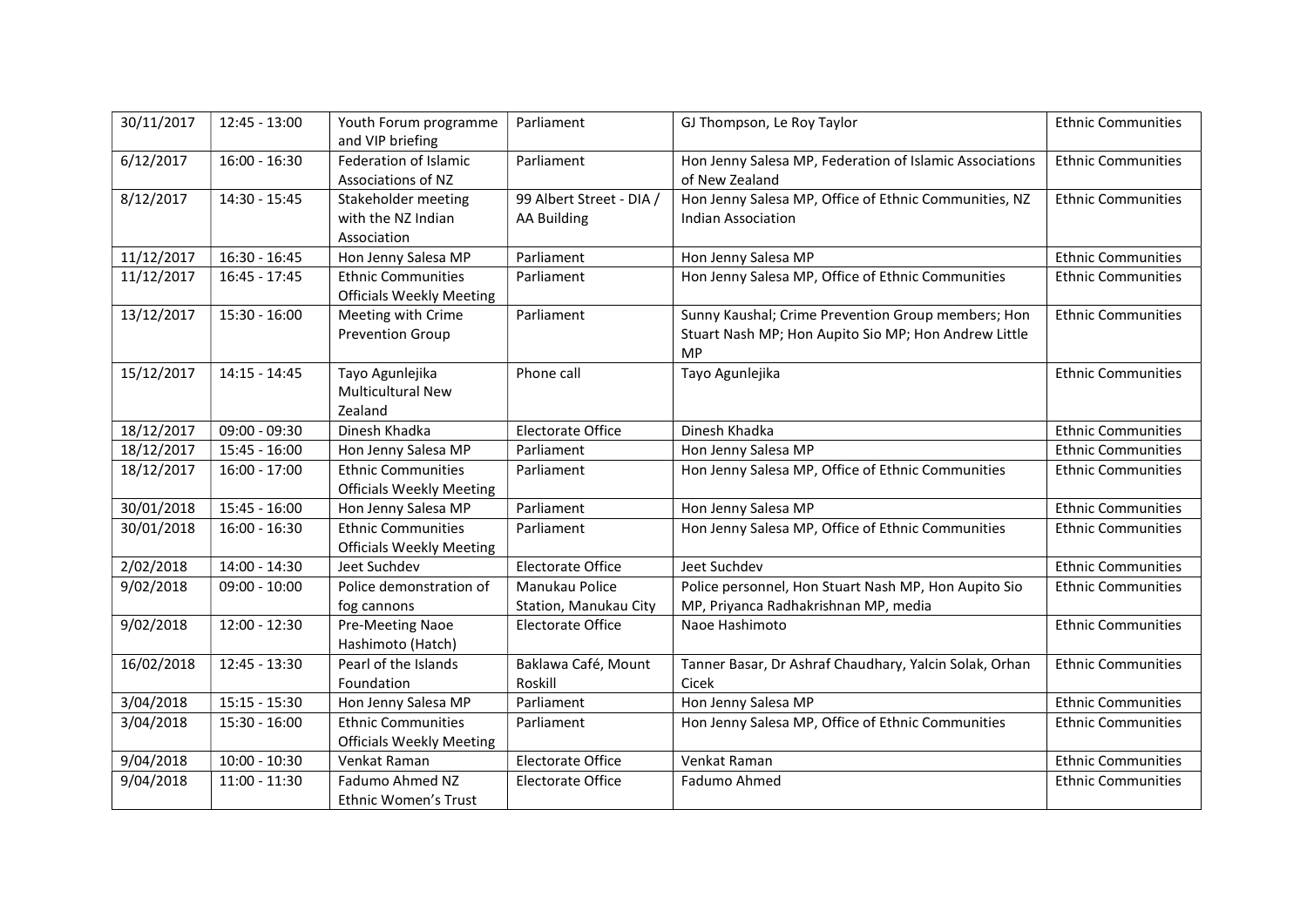| 9/04/2018  | 16:00 - 16:30   | Jeet Suchdev re. India          | <b>Electorate Office</b> | Jeet Suchdev                                      | <b>Ethnic Communities</b> |
|------------|-----------------|---------------------------------|--------------------------|---------------------------------------------------|---------------------------|
|            |                 | National Day, senior visas      |                          |                                                   |                           |
| 20/04/2018 | $10:00 - 11:00$ | CAB Language Connect in         | 521 D Mt Albert Road,    | <b>CAB Language Connect</b>                       | <b>Ethnic Communities</b> |
|            |                 | Three Kings                     | Three Kings              |                                                   |                           |
| 26/04/2018 | 18:05 - 19:20   | Pearl of the Islands            | Turkish "Kilim", 19      | Taner Basar, Yasir Demirbas, Yalcin Solak         | <b>Ethnic Communities</b> |
|            |                 | Foundation                      | Manners Street,          |                                                   |                           |
|            |                 |                                 | Wellington               |                                                   |                           |
| 1/05/2018  | 17:30 - 17:55   | Hon Jenny Salesa MP             | Parliament               | Hon Jenny Salesa MP                               | <b>Ethnic Communities</b> |
| 1/05/2018  | $17:45 - 18:15$ | <b>Ethnic Communities</b>       | Parliament               | Hon Jenny Salesa MP, Office of Ethnic Communities | <b>Ethnic Communities</b> |
|            |                 | <b>Officials Weekly Meeting</b> |                          |                                                   |                           |
| 4/05/2018  | $15:30 - 16:00$ | Murali Kumar JP                 | <b>Electorate Office</b> | Murali Kumar                                      | <b>Ethnic Communities</b> |
|            |                 | <b>Wellington Diwali</b>        |                          |                                                   |                           |
|            |                 | Festival of Lights & South      |                          |                                                   |                           |
|            |                 | East Asian Night Market         |                          |                                                   |                           |
| 7/05/2018  | $12:00 - 12:30$ | <b>Bharatiya Mandir Temple</b>  | <b>Electorate Office</b> | <b>Hemant Parashar</b>                            | <b>Ethnic Communities</b> |
| 15/05/2018 | $15:15 - 15:30$ | Hon Jenny Salesa MP             | Parliament               | Hon Jenny Salesa MP                               | <b>Ethnic Communities</b> |
| 15/05/2018 | 15:30 - 16:00   | <b>Ethnic Communities</b>       | Parliament               | Hon Jenny Salesa MP, Office of Ethnic Communities | <b>Ethnic Communities</b> |
|            |                 | <b>Officials Weekly Meeting</b> |                          |                                                   |                           |
| 24/05/2018 | $12:00 - 12:15$ | Safer Ethnic                    | Parliament               | Cristina Samson, Office of Ethnic Communities     | <b>Ethnic Communities</b> |
|            |                 | <b>Communities Ministerial</b>  |                          |                                                   |                           |
|            |                 | Forum: Facilitator              |                          |                                                   |                           |
|            |                 | briefing                        |                          |                                                   |                           |
| 26/05/2018 | $09:00 - 10:00$ | Ministerial Forum on            | Level 1, MH Building,    | Rt Hon Jacinda Ardern MP, Hon Jenny Salesa MP     | <b>Ethnic Communities</b> |
|            |                 | Community Safety with           | AUT South Campus,        |                                                   |                           |
|            |                 | the Ethnic Communities          | 640 Great South Road,    |                                                   |                           |
|            |                 |                                 | Manukau                  |                                                   |                           |
| 6/06/2018  | 19:30 - 21:00   | Waitakere Indian                | St Johns Hall,           | Mahendra Sharma, Hon Phil Twyford MP              | <b>Ethnic Communities</b> |
|            |                 | Association Meeting with        | Edmonton Road, Te        |                                                   |                           |
|            |                 | Hon Phil Twyford MP             | Atatu South              |                                                   |                           |
| 26/06/2018 | $15:01 - 15:30$ | Hon Jenny Salesa MP             | Parliament               | Hon Jenny Salesa MP                               | <b>Ethnic Communities</b> |
| 26/06/2018 | $15:30 - 16:00$ | <b>Ethnic Communities</b>       | Parliament               | Hon Jenny Salesa MP, Office of Ethnic Communities | <b>Ethnic Communities</b> |
|            |                 | <b>Officials Weekly Meeting</b> |                          |                                                   |                           |
| 6/07/2018  | 12:00 - 13:00   | <b>Asian Family Services</b>    | 128 Khyber Pass Road,    | Asian Family Services, Alamelu Badrinarayanan     | <b>Ethnic Communities</b> |
|            |                 |                                 | Grafton.                 |                                                   |                           |
| 10/07/2018 | 12:00 - 12:30   | Roopa Suchdev                   |                          | Roopa Suchdev                                     | <b>Ethnic Communities</b> |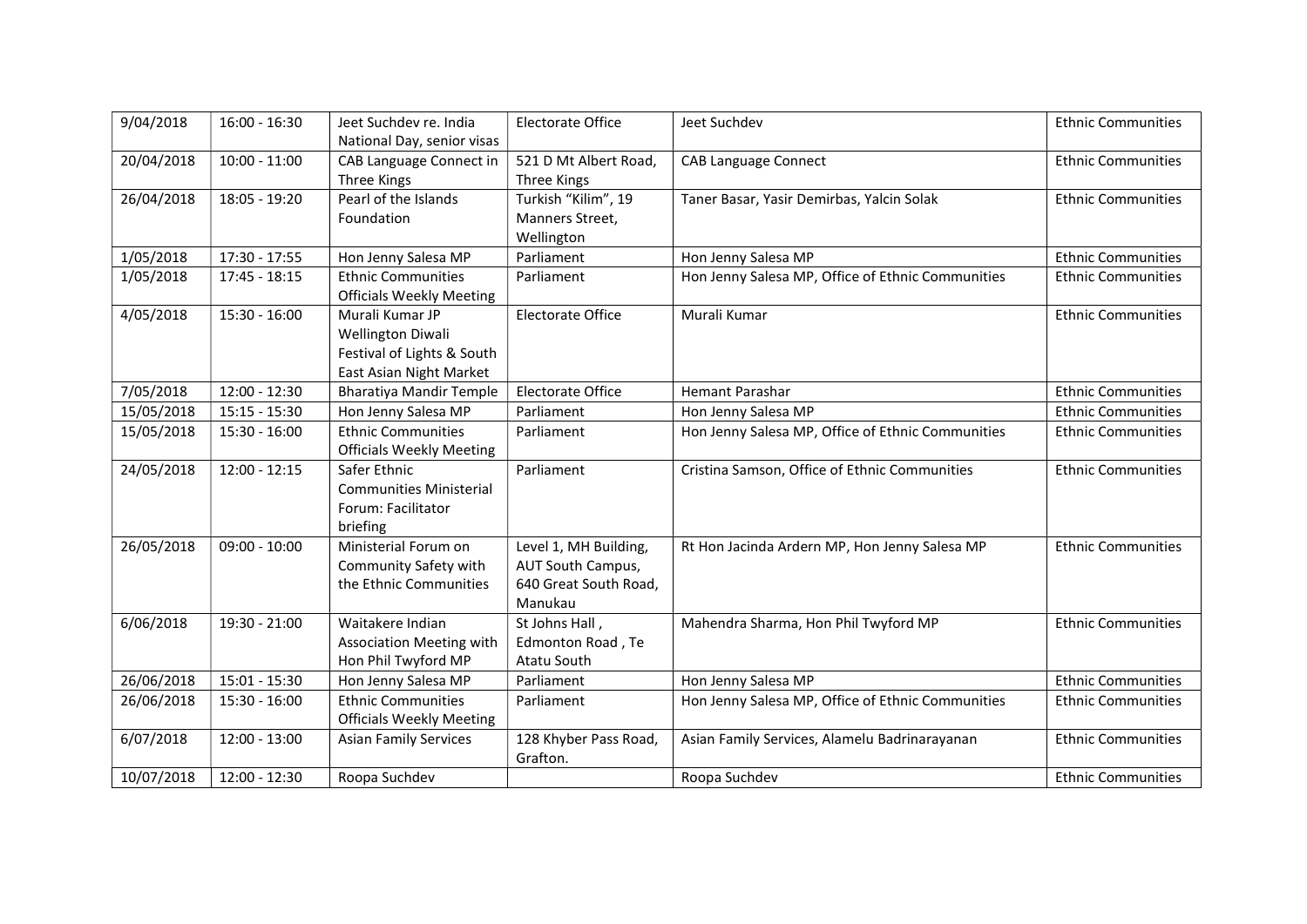| 13/07/2018 | $09:30 - 10:30$ | Indian News visit                                                    | 258 Balmoral Road,<br>Sandringham,<br>Auckland           | Yugal Parashar, Indian News, Priyanca Radhakrishnan<br>MP | <b>Ethnic Communities</b> |
|------------|-----------------|----------------------------------------------------------------------|----------------------------------------------------------|-----------------------------------------------------------|---------------------------|
| 24/07/2018 | 12:00 - 12:15   | Hon Jenny Salesa MP                                                  | Parliament                                               | Hon Jenny Salesa MP                                       | <b>Ethnic Communities</b> |
| 24/07/2018 | $12:16 - 12:46$ | <b>Ethnic Communities</b><br><b>Officials Weekly Meeting</b>         | Parliament                                               | Hon Jenny Salesa MP, Office of Ethnic Communities         | <b>Ethnic Communities</b> |
| 24/07/2018 | 18:00 - 19:30   | Victoria University<br>Muslims Club                                  | Parliament                                               | Yasir Altaf, Victoria University Muslims Club             | <b>Ethnic Communities</b> |
| 2/08/2018  | $12:00 - 13:00$ | Rakesh Naidoo                                                        | Parliament                                               | Rakesh Naidoo                                             | <b>Ethnic Communities</b> |
| 3/08/2018  | $10:30 - 11:30$ | WTV World TV                                                         | Unit F, 124 Penrose<br>Road, Mt Wellington               | Masa Sekikawa, World TV                                   | <b>Ethnic Communities</b> |
| 10/08/2018 | $10:30 - 11:30$ | Robert Khan Radio<br>Tarana                                          | 155 New North Rd,<br>Eden Terrace,<br>Auckland           | Robert Khan                                               | <b>Ethnic Communities</b> |
| 13/08/2018 | 15:00 - 15:30   | Dinesh Khadka NZ Nepal<br>Society                                    | <b>Electorate Office</b>                                 | Dinesh Khadka                                             | <b>Ethnic Communities</b> |
| 17/08/2018 | 13:00 - 13:45   | Prithi Pal Singh                                                     | Poenamo Hotel, 31<br>Northcote Road,<br>Takapuna         | Prithi Pal Singh                                          | <b>Ethnic Communities</b> |
| 17/08/2018 | $15:30 - 16:00$ | Eqbal Khan / Ahmadiyya<br>Muslim Jama' re: Peace<br>Symposium        | <b>Electorate Office</b>                                 | Eqbal Khan                                                | <b>Ethnic Communities</b> |
| 31/08/2018 | $15:00 - 16:00$ | Media Visit with Kazue<br>Atarashi and Mayuko<br>Iwasaki - Gekkan NZ | 350 Queen Street<br>Auckland                             | Kazue Atarashi, Mayuko Iwasaki                            | <b>Ethnic Communities</b> |
| 3/09/2018  | $11:00 - 12:00$ | Dinesh Khadka                                                        |                                                          | Dinesh Khadka                                             | <b>Ethnic Communities</b> |
| 4/09/2018  | $15:01 - 15:30$ | Hon Jenny Salesa MP                                                  | Parliament                                               | Hon Jenny Salesa MP                                       | <b>Ethnic Communities</b> |
| 4/09/2018  | $15:30 - 16:00$ | <b>Ethnic Communities</b><br><b>Officials Weekly Meeting</b>         | Parliament                                               | Hon Jenny Salesa MP, Office of Ethnic Communities         | <b>Ethnic Communities</b> |
| 14/09/2018 | $14:00 - 15:00$ | NZ Muslim Association<br>Ikhlaq Kashkari                             | Avondale Islamic<br>Centre, 122<br><b>Blockhouse Bay</b> | Ikhlaq Kashkari                                           | <b>Ethnic Communities</b> |
| 18/09/2018 | $15:01 - 15:30$ | Hon Jenny Salesa MP                                                  | Parliament                                               | Hon Jenny Salesa MP                                       | <b>Ethnic Communities</b> |
| 18/09/2018 | 15:30 - 16:00   | <b>Ethnic Communities</b><br><b>Officials Weekly Meeting</b>         | Parliament                                               | Hon Jenny Salesa MP, Office of Ethnic Communities         | <b>Ethnic Communities</b> |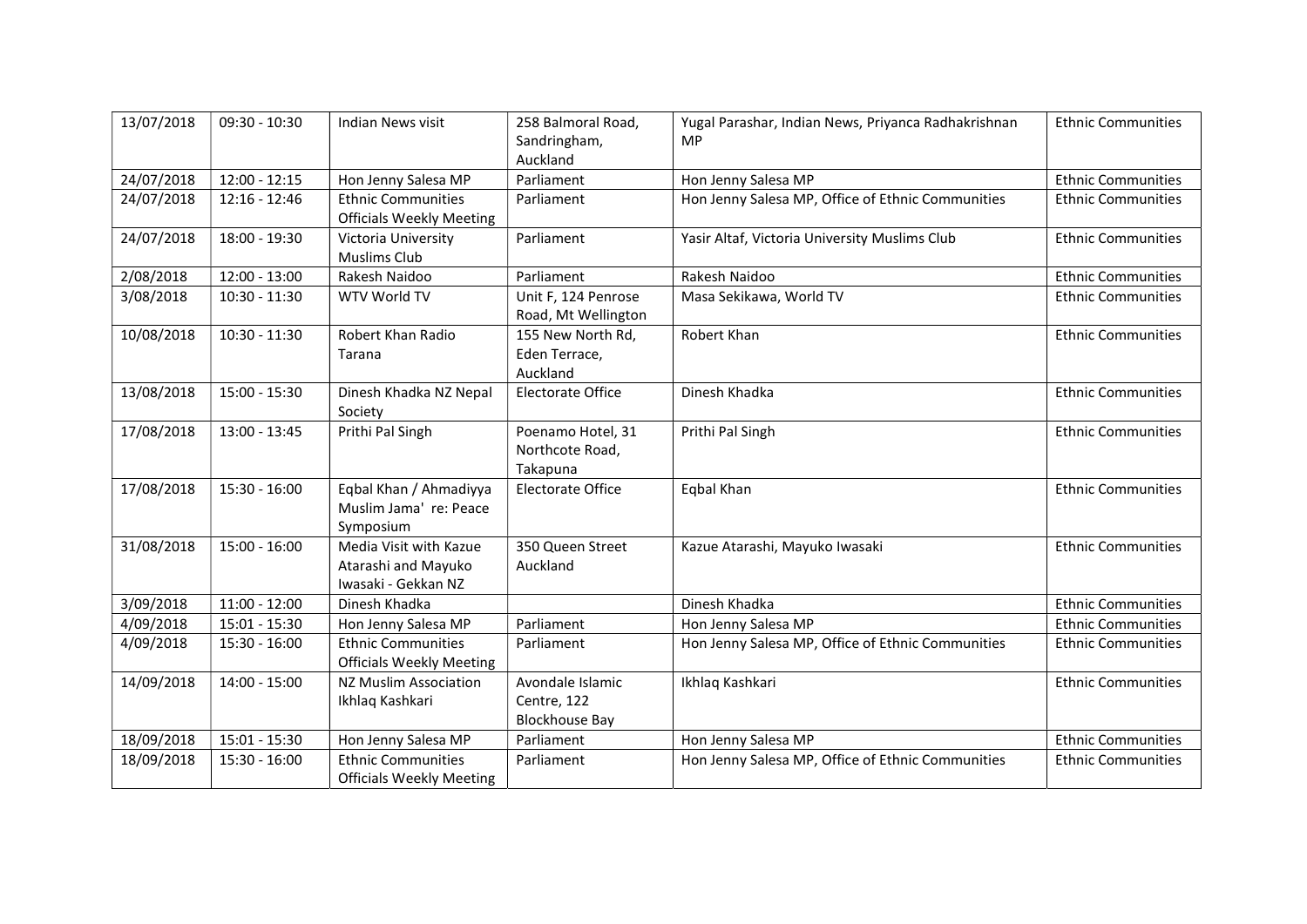| 21/09/2018 | $13:00 - 14:00$ | Waikato Muslim                  | 921 Heaphy Terrace,      | <b>Waikato Muslim Association</b>                 | <b>Ethnic Communities</b> |
|------------|-----------------|---------------------------------|--------------------------|---------------------------------------------------|---------------------------|
|            |                 | Association                     | Claudelands, Hamilton    |                                                   |                           |
| 28/09/2018 | 13:00 - 13:30   | <b>Teresa Marinovich CAB</b>    | <b>Electorate Office</b> | Teresa Marinovich                                 | <b>Ethnic Communities</b> |
|            |                 | Language Connect                |                          |                                                   |                           |
| 16/10/2018 | $15:01 - 15:15$ | Hon Jenny Salesa MP             | Parliament               | Hon Jenny Salesa MP                               | <b>Ethnic Communities</b> |
| 16/10/2018 | $15:15 - 15:45$ | <b>Ethnic Communities</b>       | Parliament               | Hon Jenny Salesa MP, Office of Ethnic Communities | <b>Ethnic Communities</b> |
|            |                 | <b>Officials Weekly Meeting</b> |                          |                                                   |                           |
| 26/10/2018 | $10:30 - 11:30$ | <b>Bhiku Bhana</b>              | 100 Neilson St,          | <b>Bhiku Bhana</b>                                | <b>Ethnic Communities</b> |
|            |                 |                                 | Onehunga                 |                                                   |                           |
| 30/10/2018 | $15:45 - 16:15$ | <b>Ethnic Communities</b>       | Parliament               | Hon Jenny Salesa MP, Office of Ethnic Communities | <b>Ethnic Communities</b> |
|            |                 | <b>Officials Weekly Meeting</b> |                          |                                                   |                           |
| 6/11/2018  | 15:30 - 16:00   | Hon Jenny Salesa MP             | Parliament               | Hon Jenny Salesa MP                               | <b>Ethnic Communities</b> |
| 16/11/2018 | 19:00 - 20:30   | HE Mrs Lucky Sherpa,            | Everest Dine, 279        | HE Mrs Lucky Sherpa                               | <b>Ethnic Communities</b> |
|            |                 | Nepalese Ambassador to          | Parnell Road, Auckland   |                                                   |                           |
|            |                 | New Zealand                     |                          |                                                   |                           |
| 22/11/2018 | 14:30 - 15:00   | Prime Minister (catch-up        | Withheld in              | Rt Hon Jacinda Ardern MP                          | <b>Ethnic Communities</b> |
|            |                 | and meeting on ethnic           | accordance with          |                                                   |                           |
|            |                 | communities                     | s9(2)(a)                 |                                                   |                           |
|            |                 | engagement)                     |                          |                                                   |                           |
| 23/11/2018 | $09:30 - 12:15$ | MCLaSS - Multicultural          | Ranchhod House, Level    | Paul Eagle MP, Multicultural Learning and Support | <b>Ethnic Communities</b> |
|            |                 | Learning and Support            | 1, 39 Webb Street,       | Services, Change Makers Refugee Forum             |                           |
|            |                 | Services and Change             | Wellington               |                                                   |                           |
|            |                 | Makers Refugee Forum            |                          |                                                   |                           |
| 23/11/2018 | 12:45 - 14:00   | Kilbirnie Mosque/FIANZ          | 7-11 Queens Drive,       | Paul Eagle MP, Kilbirnie Mosque                   | <b>Ethnic Communities</b> |
|            |                 | offices                         | Kilbirnie, Wellington    |                                                   |                           |
| 23/11/2018 | 14:30 - 15:45   | <b>Interpreting New</b>         | 186 Willis Street, Te    | Paul Eagle MP, Interpreting New Zealand           | <b>Ethnic Communities</b> |
|            |                 | Zealand                         | Aro, Wellington          |                                                   |                           |
| 28/11/2018 | $15:00 - 15:45$ | Vijay Goel and Venkat           | Parliament               | Vijay Goel, Venkat Raman                          | <b>Ethnic Communities</b> |
|            |                 | Rahman                          |                          |                                                   |                           |
| 29/11/2018 | $08:25 - 08:50$ | NZ Indian Central               | Parliament               | Hon Phil Twyford MP, Indian Central Association   | <b>Ethnic Communities</b> |
|            |                 | Association with Hon Phil       |                          |                                                   |                           |
|            |                 | <b>Twyford MP</b>               |                          |                                                   |                           |
| 29/11/2018 | 12:00 - 12:30   | NZ Indian Central Assn          | Parliament               | Hon Stuart Nash MP, Officials, Indian Central     | <b>Ethnic Communities</b> |
|            |                 | w/ Hon Stuart Nash MP           |                          | Association                                       |                           |
| 3/12/2018  | 15:00 - 15:30   | Jeet Suchdev                    | <b>Electorate Office</b> | Jeet Suchdev                                      | <b>Ethnic Communities</b> |
| 11/12/2018 | $15:01 - 15:30$ | Hon Jenny Salesa MP             | Parliament               | Hon Jenny Salesa MP                               | <b>Ethnic Communities</b> |